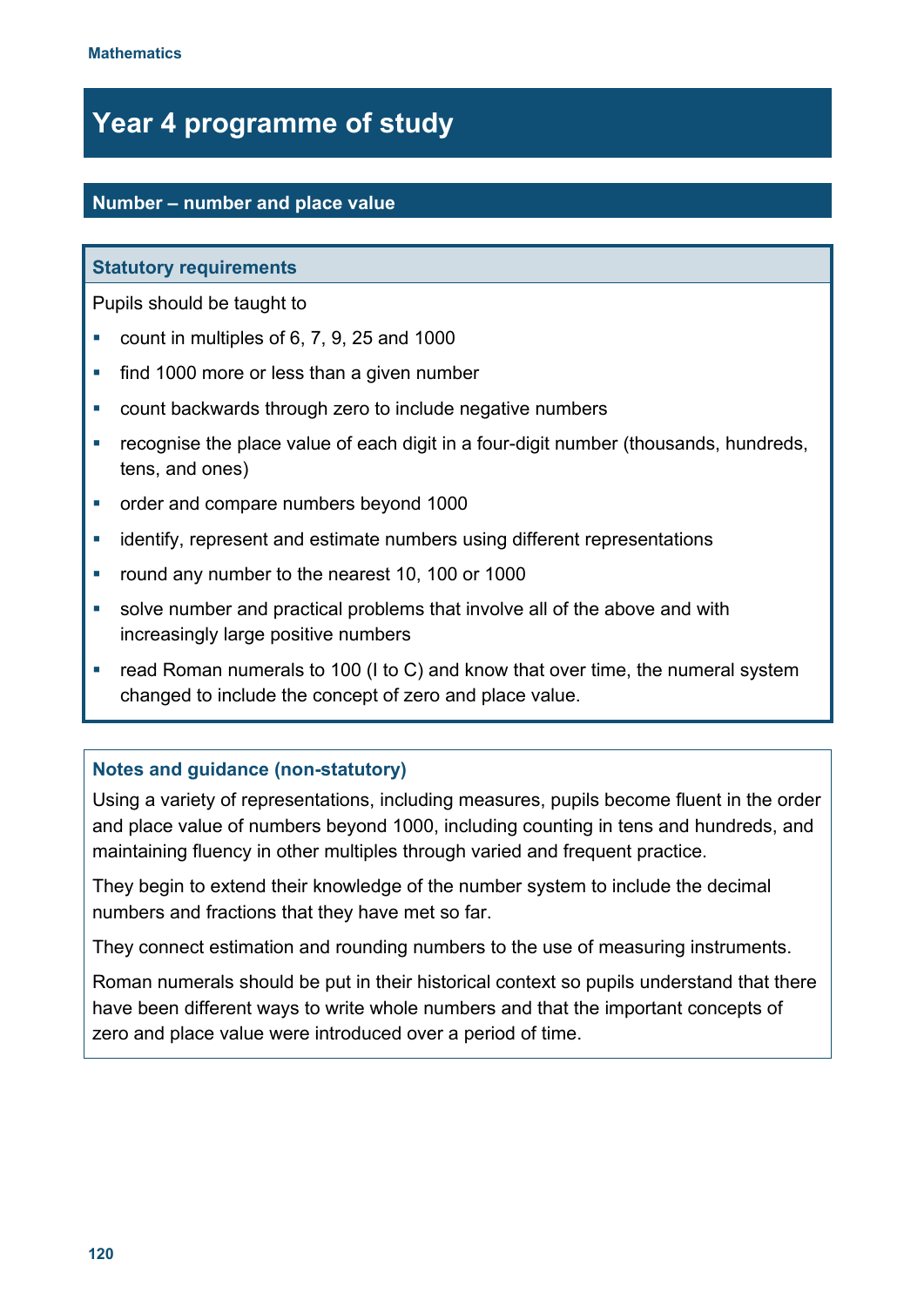#### **Number – addition and subtraction**

#### **Statutory requirements**

Pupils should be taught to:

- add and subtract numbers with up to 4 digits using the formal written methods of columnar addition and subtraction where appropriate
- estimate and use inverse operations to check answers to a calculation
- solve addition and subtraction two-step problems in contexts, deciding which operations and methods to use and why.

### **Notes and guidance (non-statutory)**

Pupils continue to practise both mental methods and columnar addition and subtraction with increasingly large numbers to aid fluency (see English Appendix 1).

### **Number – multiplication and division**

#### **Statutory requirements**

Pupils should be taught to:

- recall multiplication and division facts for multiplication tables up to 12 × 12
- use place value, known and derived facts to multiply and divide mentally, including: multiplying by 0 and 1; dividing by 1; multiplying together three numbers
- recognise and use factor pairs and commutativity in mental calculations
- **•** multiply two-digit and three-digit numbers by a one-digit number using formal written layout
- solve problems involving multiplying and adding, including using the distributive law to multiply two digit numbers by one digit, integer scaling problems and harder correspondence problems such as n objects are connected to m objects.

### **Notes and guidance (non-statutory)**

Pupils continue to practise recalling and using multiplication tables and related division facts to aid fluency.

Pupils practise mental methods and extend this to three-digit numbers to derive facts, (for example  $600 \div 3 = 200$  can be derived from  $2 \times 3 = 6$ ).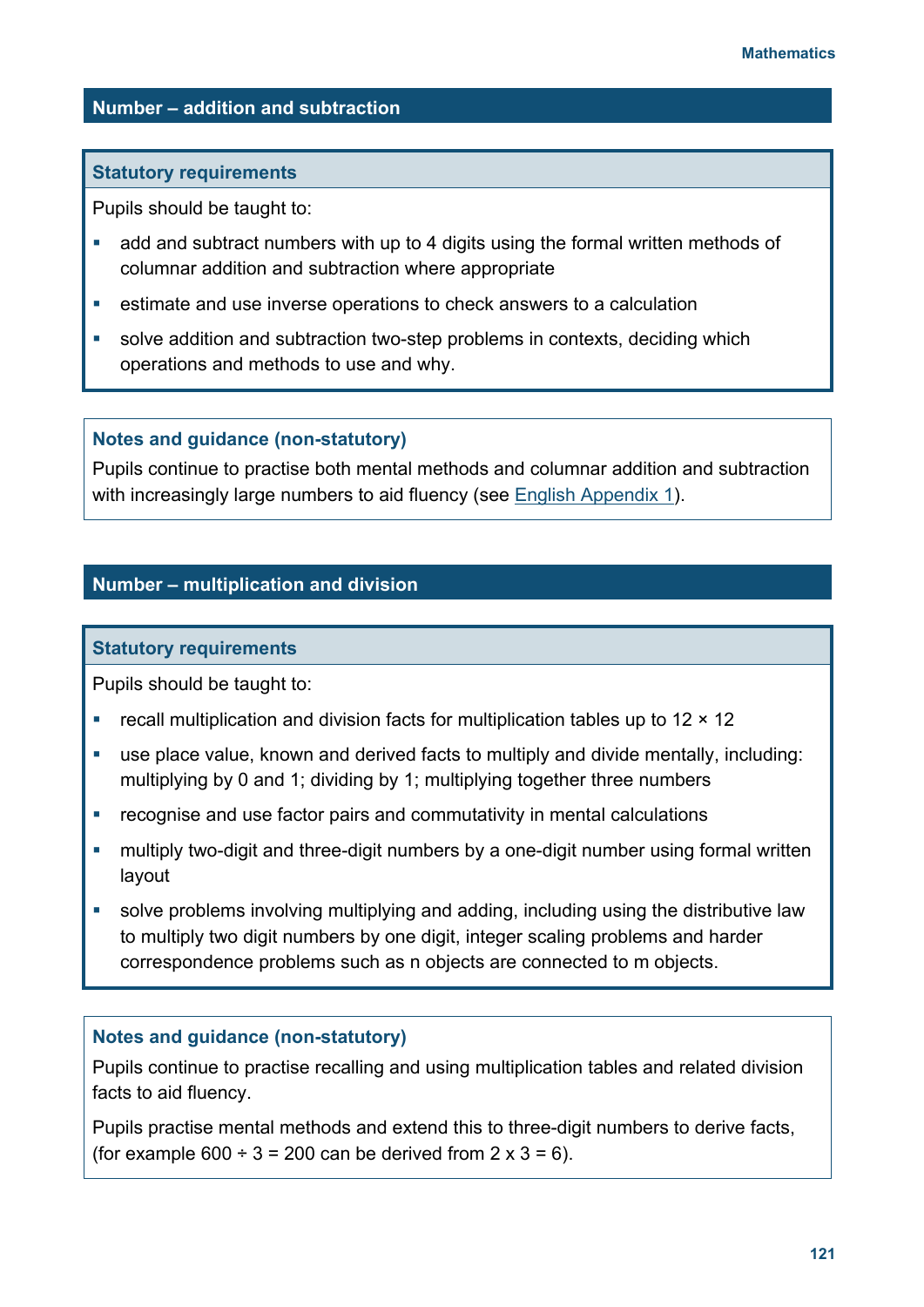### **Notes and guidance (non-statutory)**

Pupils practise to become fluent in the formal written method of short multiplication and short division with exact answers (see Mathematics Appendix 1).

Pupils write statements about the equality of expressions (for example, use the distributive law  $39 \times 7 = 30 \times 7 + 9 \times 7$  and associative law  $(2 \times 3) \times 4 = 2 \times (3 \times 4)$ . They combine their knowledge of number facts and rules of arithmetic to solve mental and written calculations for example,  $2 \times 6 \times 5 = 10 \times 6 = 60$ .

Pupils solve two-step problems in contexts, choosing the appropriate operation, working with increasingly harder numbers. This should include correspondence questions such as the numbers of choices of a meal on a menu, or three cakes shared equally between 10 children.

### **Number – fractions (including decimals)**

### **Statutory requirements**

Pupils should be taught to:

- recognise and show, using diagrams, families of common equivalent fractions
- count up and down in hundredths; recognise that hundredths arise when dividing an object by one hundred and dividing tenths by ten.
- solve problems involving increasingly harder fractions to calculate quantities, and fractions to divide quantities, including non-unit fractions where the answer is a whole number
- add and subtract fractions with the same denominator
- **•** recognise and write decimal equivalents of any number of tenths or hundredths
- **•** recognise and write decimal equivalents to  $\frac{1}{4}$ ,  $\frac{1}{2}$ ,  $\frac{3}{4}$
- find the effect of dividing a one- or two-digit number by 10 and 100, identifying the value of the digits in the answer as ones, tenths and hundredths
- round decimals with one decimal place to the nearest whole number
- compare numbers with the same number of decimal places up to two decimal places
- solve simple measure and money problems involving fractions and decimals to two decimal places.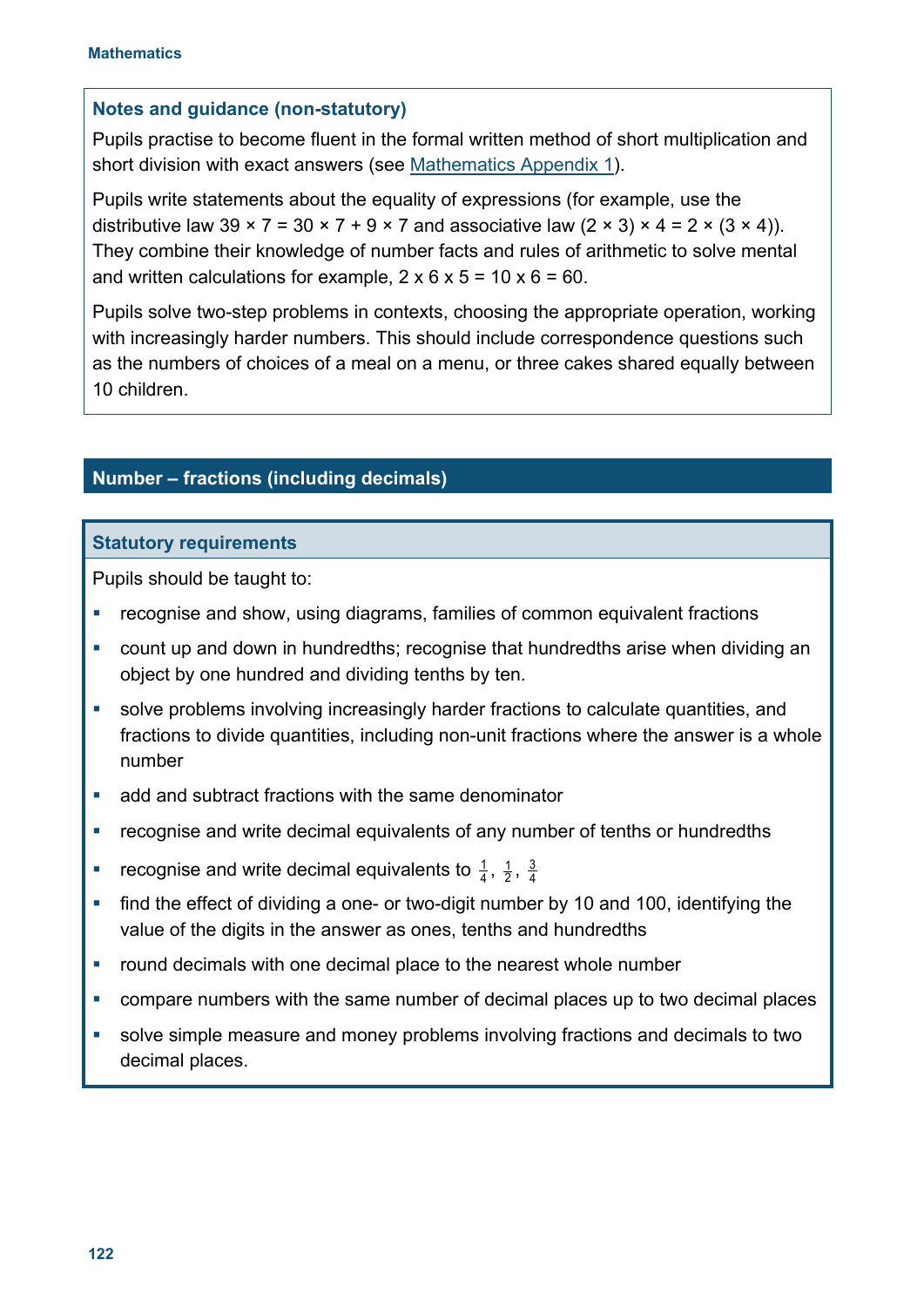# **Notes and guidance (non-statutory)**

Pupils should connect hundredths to tenths and place value and decimal measure.

They extend the use of the number line to connect fractions, numbers and measures.

Pupils understand the relation between non-unit fractions and multiplication and division of quantities, with particular emphasis on tenths and hundredths.

Pupils make connections between fractions of a length, of a shape and as a representation of one whole or set of quantities. Pupils use factors and multiples to recognise equivalent fractions and simplify where appropriate (for example,  $\frac{6}{9}$  =  $\frac{2}{3}$  or  $\frac{1}{4}$ 

 $=\frac{2}{8}$ ).

Pupils continue to practise adding and subtracting fractions with the same denominator, to become fluent through a variety of increasingly complex problems beyond one whole.

Pupils are taught throughout that decimals and fractions are different ways of expressing numbers and proportions.

Pupils' understanding of the number system and decimal place value is extended at this stage to tenths and then hundredths. This includes relating the decimal notation to division of whole number by 10 and later 100.

They practise counting using simple fractions and decimals, both forwards and backwards.

Pupils learn decimal notation and the language associated with it, including in the context of measurements. They make comparisons and order decimal amounts and quantities that are expressed to the same number of decimal places. They should be able to represent numbers with one or two decimal places in several ways, such as on number lines.

# **Measurement**

# **Statutory requirements**

Pupils should be taught to:

- Convert between different units of measure [for example, kilometre to metre; hour to minute]
- measure and calculate the perimeter of a rectilinear figure (including squares) in centimetres and metres
- find the area of rectilinear shapes by counting squares
- estimate, compare and calculate different measures, including money in pounds and pence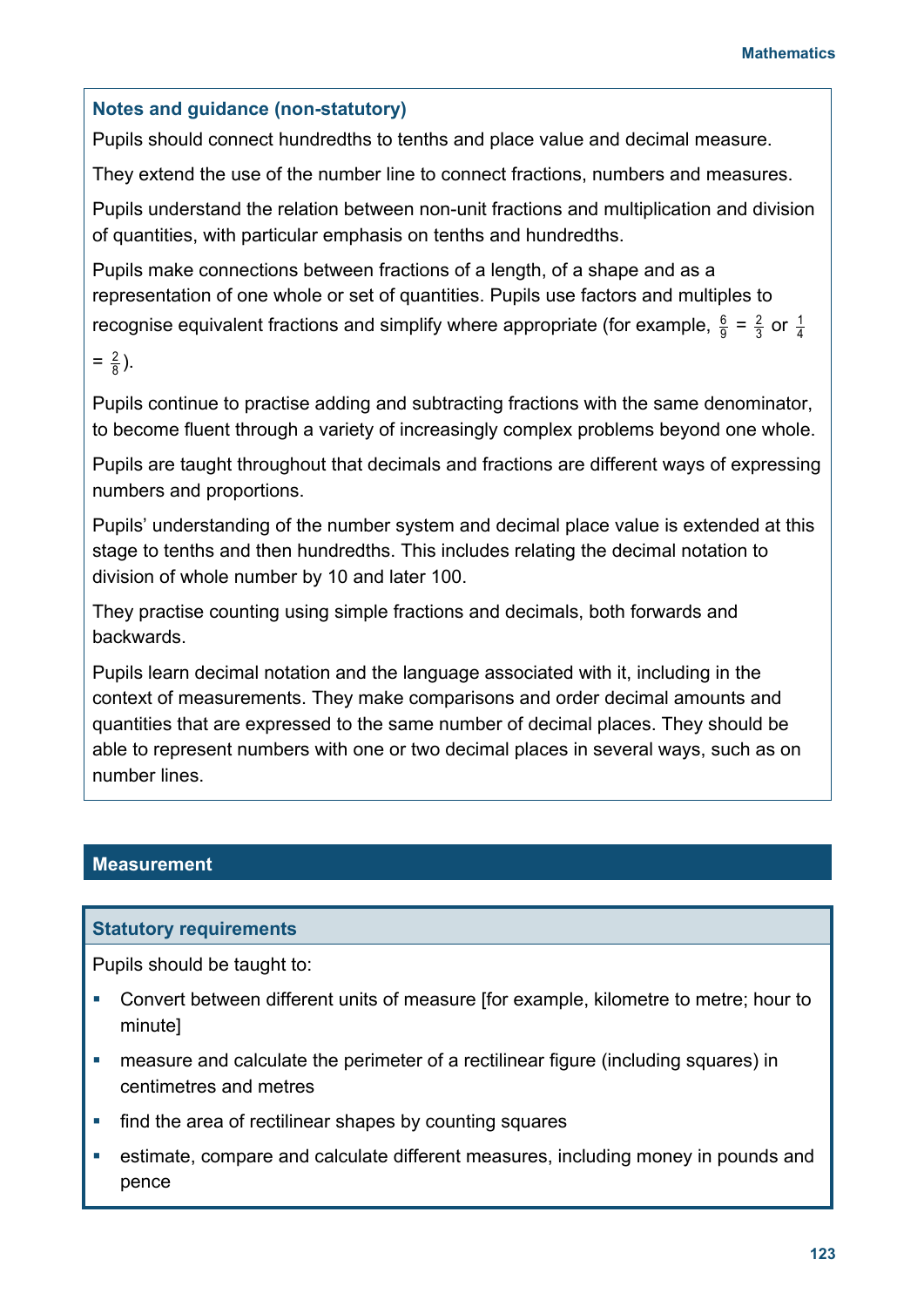### **Statutory requirements**

- read, write and convert time between analogue and digital 12- and 24-hour clocks
- solve problems involving converting from hours to minutes; minutes to seconds; years to months; weeks to days.

### **Notes and guidance (non-statutory)**

Pupils build on their understanding of place value and decimal notation to record metric measures, including money.

They use multiplication to convert from larger to smaller units.

Perimeter can be expressed algebraically as 2(*a* + *b*) where a and b are the dimensions in the same unit.

They relate area to arrays and multiplication.

# **Geometry – properties of shapes**

### **Statutory requirements**

Pupils should be taught to:

- compare and classify geometric shapes, including quadrilaterals and triangles**,** based on their properties and sizes
- **EXEDENT** identify acute and obtuse angles and compare and order angles up to two right angles by size
- **EXEDENT** identify lines of symmetry in 2-D shapes presented in different orientations
- complete a simple symmetric figure with respect to a specific line of symmetry.

### **Notes and guidance (non-statutory)**

Pupils continue to classify shapes using geometrical properties, extending to classifying different triangles (for example, isosceles, equilateral, scalene) and quadrilaterals (for example, parallelogram, rhombus, trapezium).

Pupils compare and order angles in preparation for using a protractor and compare lengths and angles to decide if a polygon is regular or irregular.

Pupils draw symmetric patterns using a variety of media to become familiar with different orientations of lines of symmetry; and recognise line symmetry in a variety of diagrams, including where the line of symmetry does not dissect the original shape.